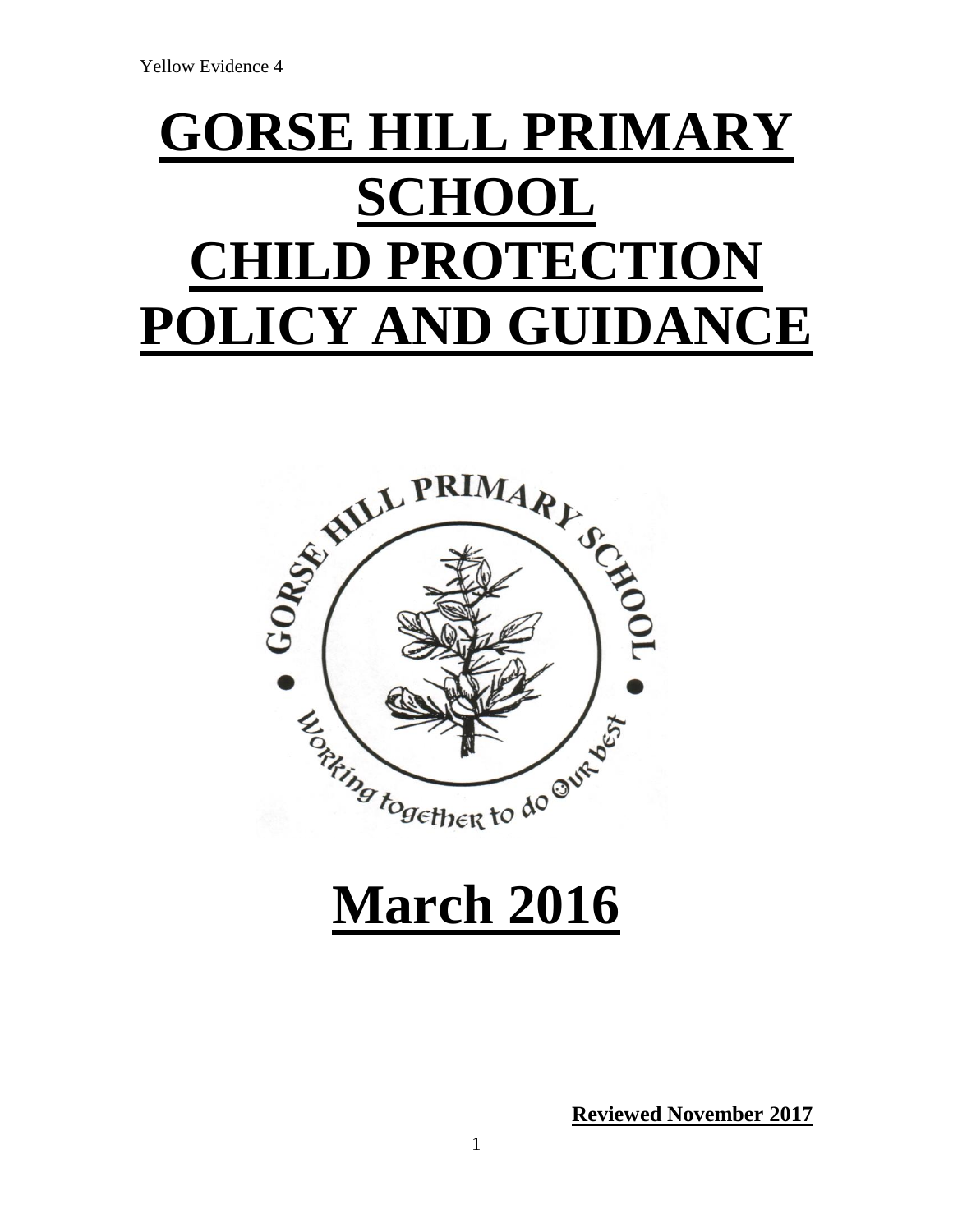## **This policy should be read in conjunction with the school's safeguarding policy.**

## **School Mission Statement**

This statement outlines the main principles and values which support the curriculum and the life and development of the school.

To ensure that this happens, we aim;

- to provide a safe and happy atmosphere in which all individual's needs are catered for;
- to provide a stimulating environment which will inspire, motivate and support every pupil towards achieving their personal best;
- to provide a broad, balanced and relevant curriculum to match the abilities and aptitudes of individual pupils;
- to promote self-discipline and acceptable behaviour through respect and tolerance for one another and to show that each individual is valued so that they gain in confidence and maturity;
- to foster spiritual and moral development and to promote cultural awareness, setting expectations for behaviour attitudes to work and sensitivity to others;
- to create an ethos of respect for the religious beliefs of others.

We aim to ensure that our parents and our community understand and respect all that we are trying to achieve. We want them to help us to achieve our aims and to be proud that their children come to this school.

Reference to the 'Keeping children Safe in Education 2016' has been made in the production of this policy.

It is our aim that all parents, staff and pupils accept this and support a common code of values and discipline for the school, in order to establish the highest possible standards and exceptions. This will set the framework for all that we do.

## **Equal Opportunities Statement**

Our aim is to promote equality of opportunity and high achievements for all pupils and to maintain a positive atmosphere throughout the school in which pupils and staff may develop to the fullest extent.

Gorse Hill Primary School seeks to ensure that no member of the school community, or any person through their contact with the school, will receive less favourable treatment on the grounds of a protected characteristic. These include: race, colour, nationality, ethnic or national origin, religion or belief, gender, marital status, responsibility for children or other dependents, disability, sexual orientation, gender reassignment, age, trade union or political activities, socio-economic background, living situation, spend convictions. In this we include all members of the extended school community- pupils,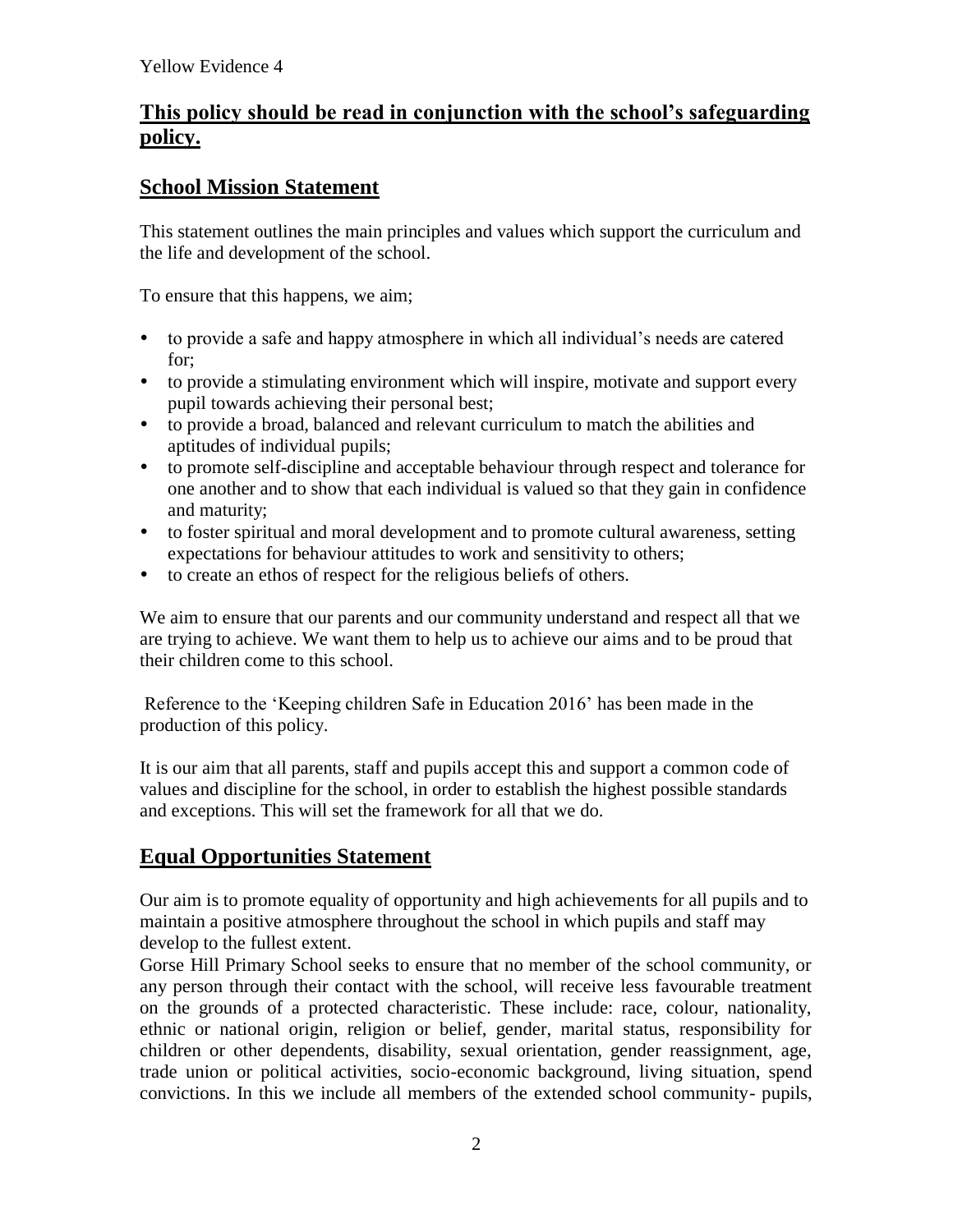staff, governors, parents and others from our local community. Partners, contractors and other visitors to the school are also expected to adhere to this policy.

## **Racial Equality**

At Gorse Hill Primary School we are opposed to all forms of racism, including those forms directed against individuals and groups on the grounds of their colour, racial group, ethnic, cultural or national origins, traveller or refugee status, and asylum seekers. In order to realise our commitment to race equality, we will take all steps necessary to:

- promote equality of opportunity
- promote good relations between persons of different racial groups
- eliminate unlawful racial discrimination

## **The Policy**

This policy applies to all staff, Governors and volunteers working in the school. We recognize that lunchtime supervisors, administrative staff and volunteers, as well as teachers, could be the first point of disclosure for a child.

## **Philosophy**

We believe that our school should provide a caring, positive, safe and stimulating environment which promotes the social, physical and moral development of the individual child.

Aims

- To support the child's development in ways that will foster security, confidence and independence
- To raise the awareness of both teaching and non-teaching staff of the need for Child Protection and of their responsibilities in identifying and reporting possible cases of abuse.
- To provide a systematic means of monitoring children known or thought to be at risk
- To emphasise the need for good levels of communication between all members of staff.
- To develop a structured internal procedure to be followed by all members of the school community in cases of suspected abuse.
- To promote understanding and build relationships with other agencies in order to work together more efficiently
- To check the criminal background of adults regularly coming into contact with the children.

The Delegated People for Child Protection is: Mrs L Bates and Miss C Coxe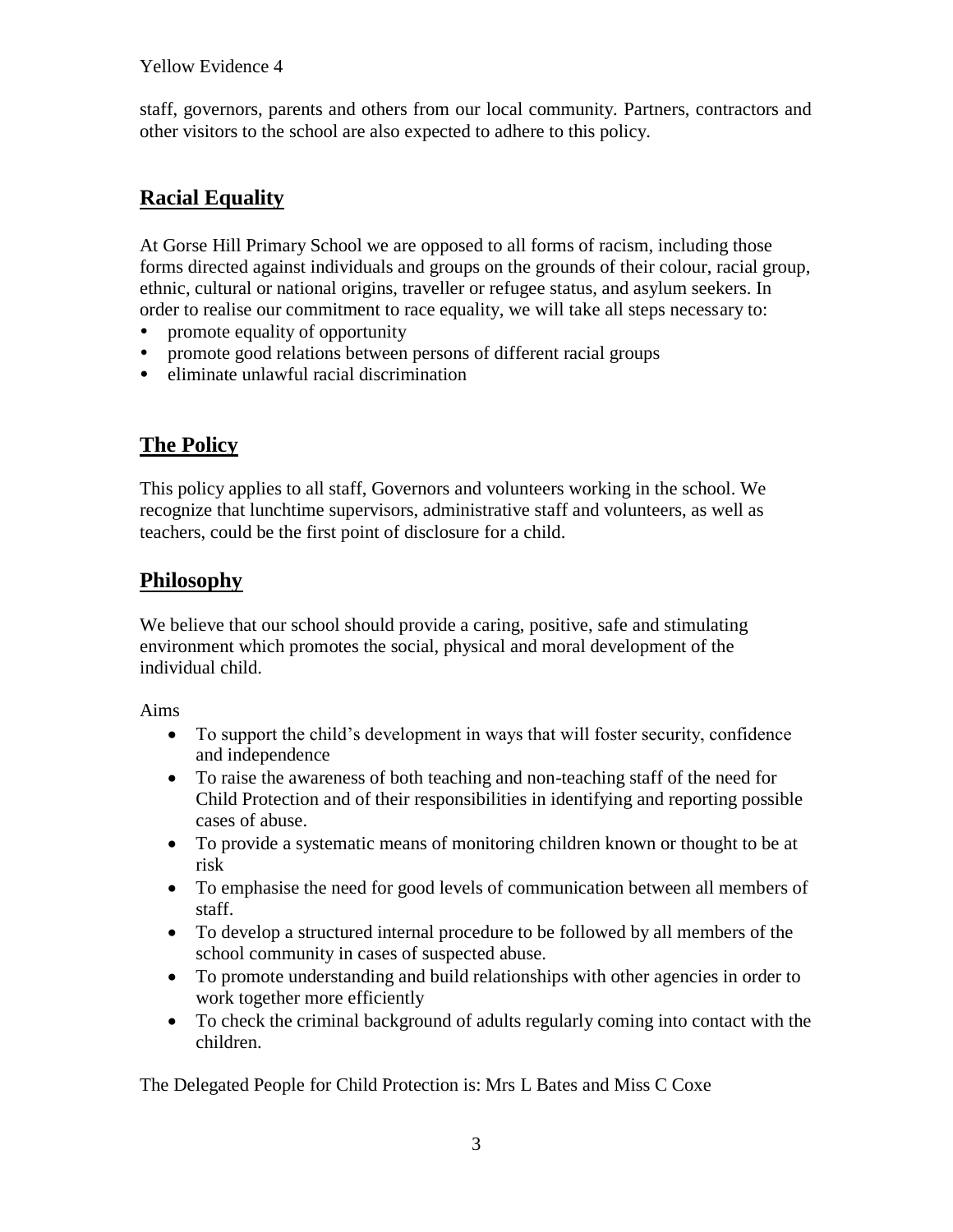#### In his/her absence Mrs K Chrysler/Mr Bates

The school will ensure that:

- It has a designated member of staff who has undertaken at least a Level 4 multiagency training course provided by Trafford Safeguarding Children's Board.
- All members of staff have received at least Level 1 safeguarding training.
- All members of staff develop an understanding of the signs and indicators of abuse and how to respond to a pupil who may disclose abuse.
- Parents have an understanding of the responsibility of the school and staff for Child Protection by including information in the School Prospectus and website and at new intake parent meetings.

All staff should be alert to signs of abuse and know to whom they should report any concerns or suspicions. All staff are aware of the document "Keeping Children Safe in Education" (March 2016) and understand their responsibilities.

Staff working in the Education Service will on occasions be asked by Social Services for information on a child about whom there are concerns about abuse or neglect. The Education Service itself does not have investigative responsibility in child protection work, but schools have a role in assisting the Social Services by referring concerns and providing information.

Local Authorities have a statutory duty to investigate where they have reasonable cause to suspect that a child is at significant risk of or suffering significant harm and to assess the needs of the child and family.

The Multi-agency, Referral and Assessment Team (MARAT) – The Social Services Department, Telephone 0161 912 5125, should be the first point of contact for the School's designated person when dealing with alleged/actual cases of child abuse.

#### **Categories of Abuse**

Child abuse is generally categorized under the following 4 areas.

- Physical
- Sexual
- Neglect
- Emotional

Staff must also be aware of the impact which Domestic Violence, Substance Misuse, Mental Health and Extremist Views can have on children and where staff are aware of such incidents between adults they must share their concern and information with the designated person.

#### **Guidance**

Children are individuals whose rights, needs and welfare are paramount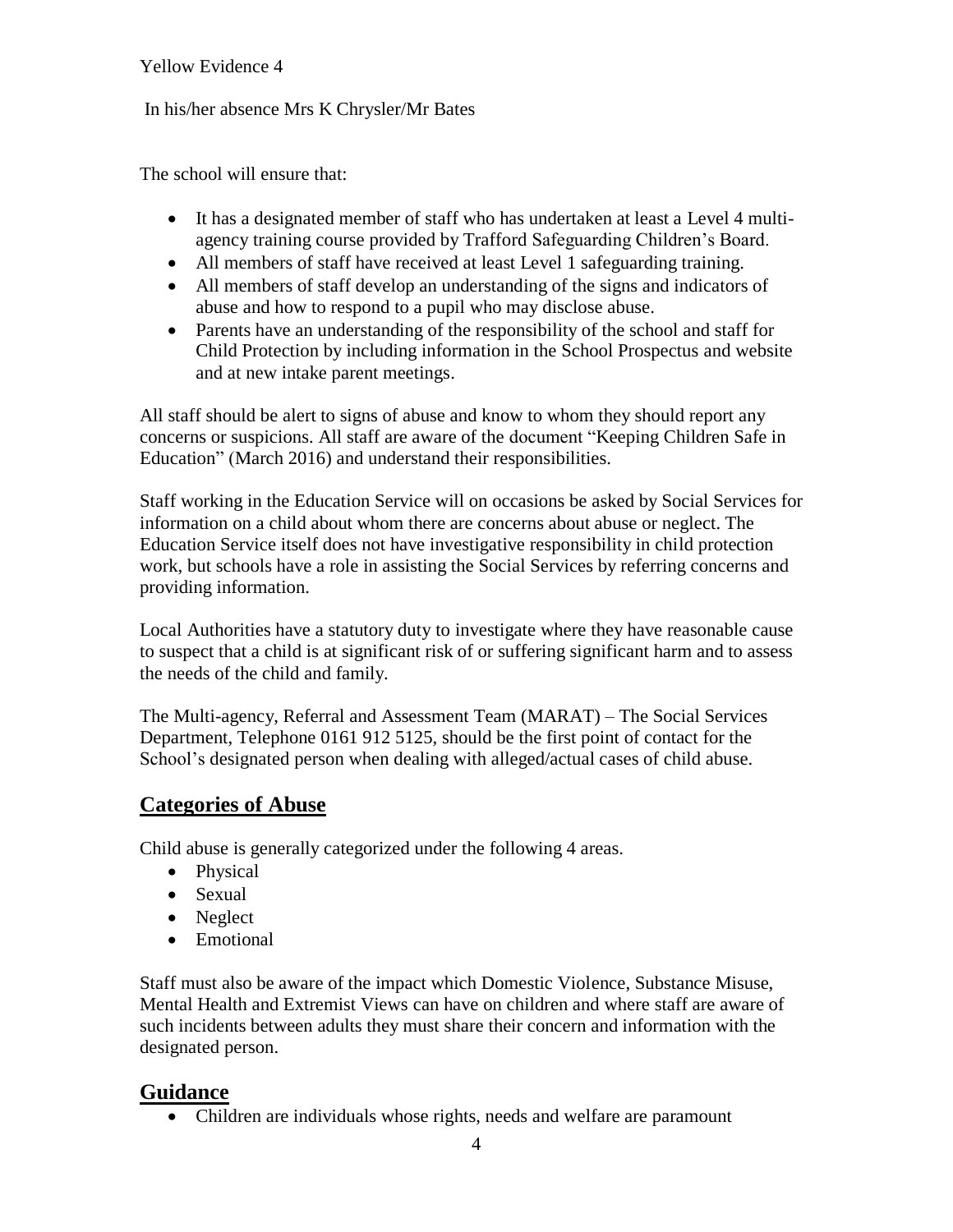- Promoting children's well being and safeguarding them from significant harm depends crucially upon effective information sharing, collaboration and understanding between agencies and professions.
- Children have a right to be protected from abuse, neglect and exploitation.
- In all situations parents will be informed about issues concerning their children's welfare unless the safety of the child will be prejudiced by doing so.
- In **NO** circumstances will parents be contacted where sexual abuse is suspected unless the assault was by a total stranger.

## **Vulnerable Groups**

Certain individuals or groups of children may be more vulnerable to abuse or neglect because of **risk factors** in their family or environment, or because of the way they are perceived by their carers.

Recognising these vulnerable groups may enable practitioners to take steps to promote and safeguard the well-being of such children and to respond appropriately to concerns.

It is important, however, not to stigmatize families because of the presence of particular risk factors; whilst the risks of maltreatment may be higher, the majority of children within these vulnerable groups are loved and cared for and do not experience abuse.

#### **Parental factors**

Young or single parents, parents with learning difficulties, those who themselves have experienced adverse childhoods and those with any mental health problems, including problems of drug or alcohol abuse, and those who live with intimate partner violence and abuse are all more at risk of abusing or neglecting their children. They may often need extra support in meeting their children's needs and may be more vulnerable to the stresses inherent in parenting.

#### **Social factors**

Families living in adverse social environments, for example due to poverty, social isolation or poor housing may also find it both materially and socially harder to care for their children. Where such issues are affecting a child's care, it may be possible to intervene to support the family at an early stage before the child suffers harm.

#### **Child factors**

Age plays an important role in the patterns of child abuse. Younger children are much more vulnerable to physical abuse and neglect, with at least 10% of all abuse involving children under the age of 1.

Children with disabilities are much more at risk of experiencing abuse of all kinds. A wide variety of factors may contribute to that risk including sometimes greater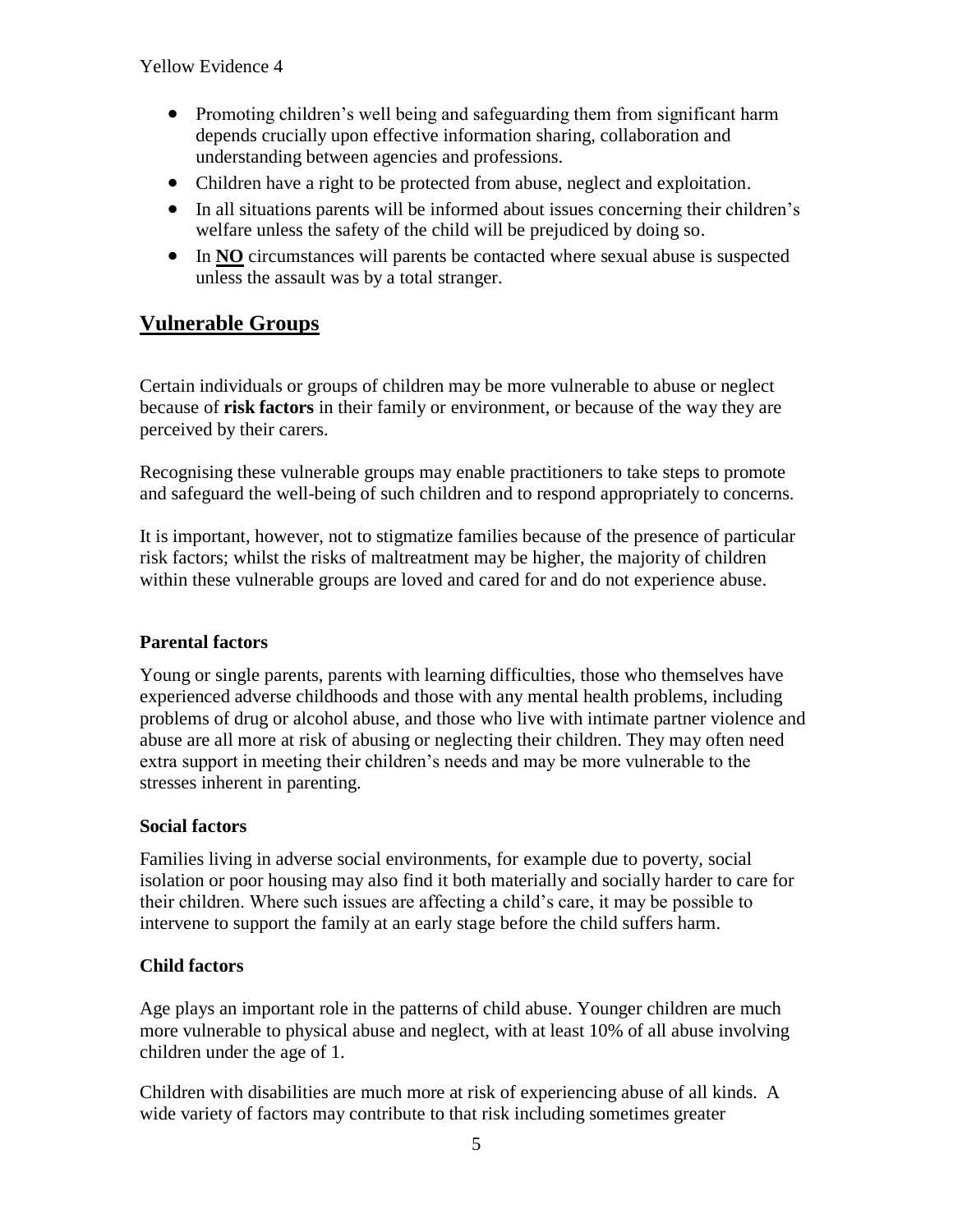dependence on carers, increased stresses on the carers and difficulties for the young person to communicate concerns. It is also well documented that people with disabilities face barriers when accessing health services. Particular attention should therefore be given to supporting the needs of children with disabilities and being alert to signs, symptoms and behavioural indicators that may indicate abuse or neglect.

## **Responsibilities of the Designated Teacher/Person for Child Protection**

- Ensure all staff members know who you are, and provide training and support
- To be fully conversant with the policies and procedures of the school and the procedures established by Trafford Safeguarding Children's Board (TSCB)
- Ensure all members of staff teaching/non-teaching are aware of and understand the child protection procedures and their role within them
- To liaise with the Social Services Department and other agencies through a multiagency approach where there is concern about a pupil
- To liaise with the relevant staff over teaching in the curriculum regarding child protection issues
- To keep written records of concern about children even where there is no need to make a formal referral to Social Services immediately
- Keeping all records in a secure location (CPOMS)
- To take part as appropriate in case conferences, strategy meetings, and core group meeting
- To attend appropriate training and to disseminate such information to members of staff

Every member of staff (both teaching and non-teaching) and every Governor are responsible for ensuring they know:

- 1. The name of the designated teacher/person and her/his role
- 2. That they have an individual responsibility for referring Child Protection concerns using the proper procedures
- 3. Where the copies of the Child Protection Procedures are located

## **Procedures**

If any member of staff, either teaching or non-teaching, has a child protection concern about a pupil he/she will **immediately** inform the designated person and record accurately and factually the event(s) giving rise to concern using a Cause for Concern Form. These records are confidential.

Staff involved should make careful notes of their concerns including any visible injuries, comments made by the child, and observations of the behaviour and emotional state of the child. It should be given to the designated person.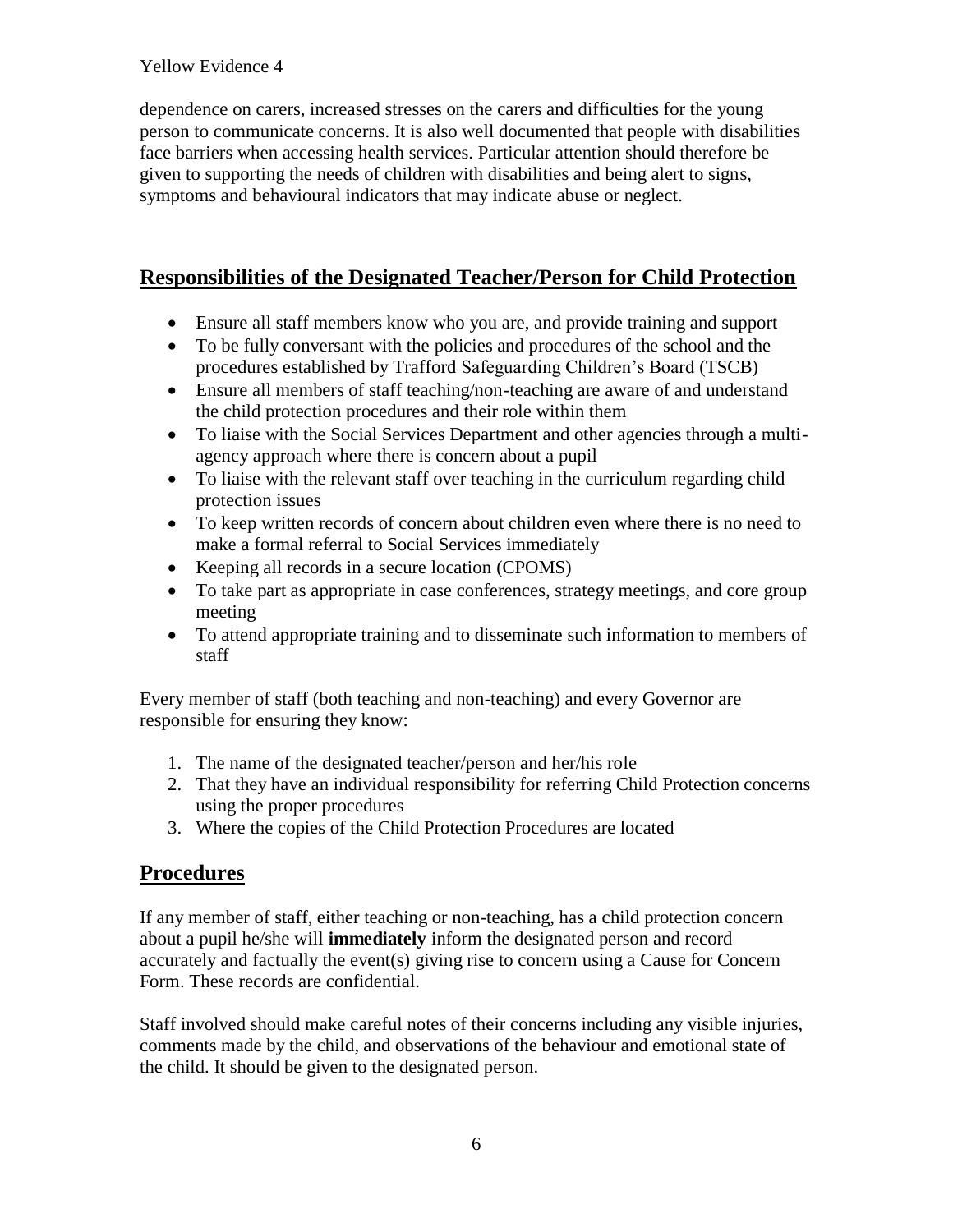The designated person will follow the procedures set out by Trafford's Safeguarding Children's Board Procedural.

## **Guidance for all Staff**

- Clarify what you are being told.
- Reflect back to the child what you have written down.
- Tell the child you are glad they told you and acknowledge that they have been very brave telling you.
- Questions should be limited to those which are needed to confirm or allay suspicion i.e. how the injury occurred.
- The emphasis should be on **Listening to the child**
- Leading questions or intimate examinations could hamper any investigation by the Police or Social Services (DO NOT ask a child to undress or show you signs of abuse they say have been inflicted upon them).
- Be honest about your position, who you will tell and why
- Make sure the child knows what you are doing next
- Make careful notes
- Refer to the designated person
- Remember the rule of confidentiality
- If possible or deemed necessary, have a second adult present to witness and/or make notes.

## **Dealing with Disclosure**

In the event of a child disclosing abuse to a member of staff it is important that they respond appropriately. Where alleged child abuse is concerned it is not possible to guarantee confidentiality. The pupils must be helped to understand the need to share information with the designated person. Great care and sensitivity will be required in order to support and reassure the pupil who may already be under severe emotional distress.

## **Child to Child Abuse**

Any allegations received by a member of staff that a child or young person under the age of 18 years has sexually or seriously physically abused a child or children under the age of 18 years should be referred to the designated person or Headteacher

## **Monitoring and Recording**

Monitoring is important in the following circumstances:

All records must be kept until the young person reaches the age of 25.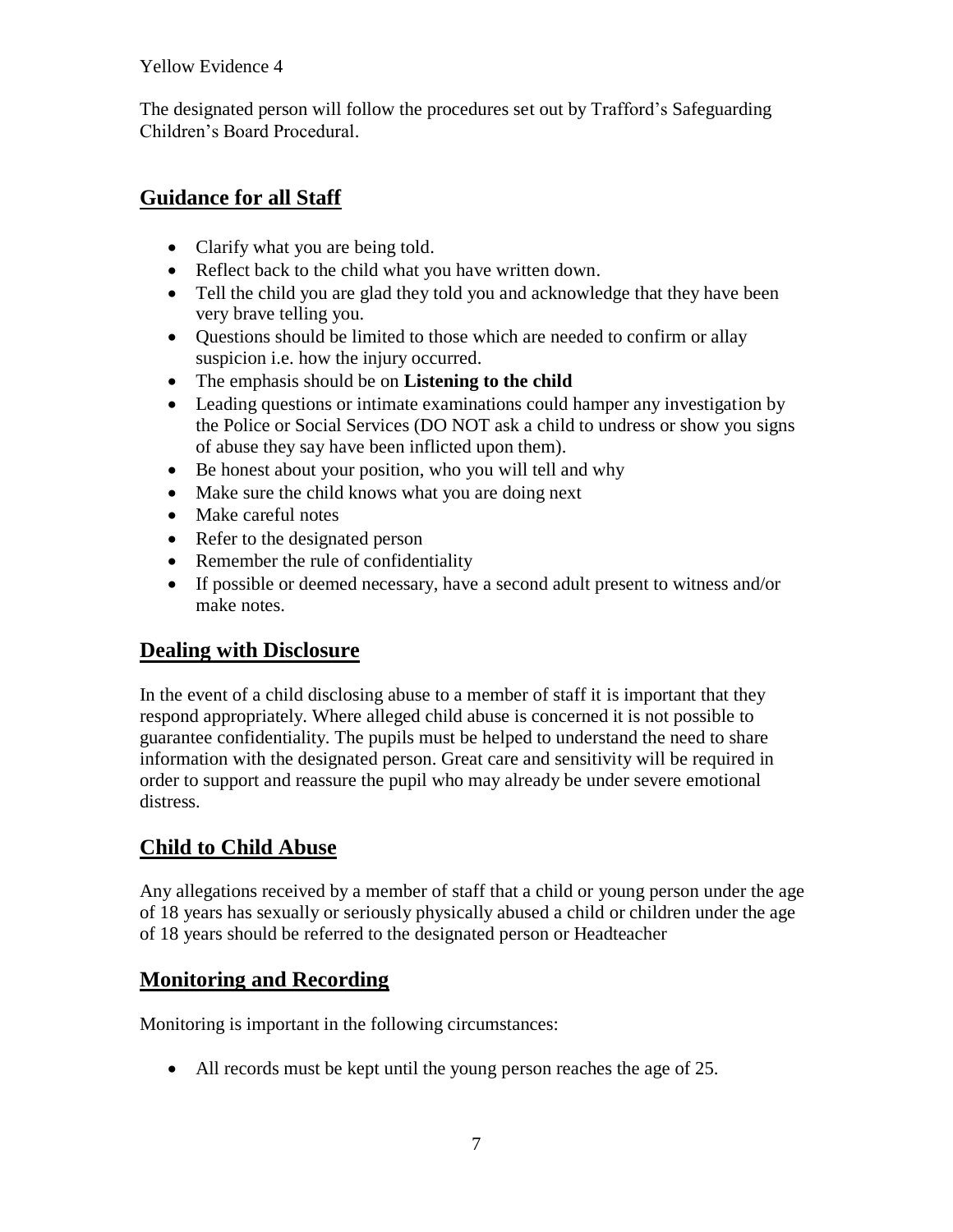- All records of concern, minutes of meetings including Family Support, child in Need, Child Protection and Looked After review conferences will be kept on our secure CPOMs system.
- It is the responsibility of every member of staff to record concerns immediately and to pass to the Designated Officer.

## **Abuse by Professionals**

Where there are concerns about abuse by a member of staff, the designated person and the Headteacher must be informed immediately. Where an allegation is made against the Headteacher, the Chair of Governors must be informed. If an allegation is made regarding the designated person, the Headteacher must be informed. The procedure in the TSCB Procedural Guide will be followed. (www.tscb.co.uk)

## **Staff Support**

The stress on staff involved in any aspects of child protection work is considerable and the school will ensure that such staff are properly supported. It is the responsibility of the 'Designated Person for Child Protection' to support the staff concerned and if necessary seek help from outside the school.

## **Supporting Children**

The school will include materials and activities in the curriculum which are designed to help pupils to be less vulnerable to abuse.

The school has access to a range of services and therapies to support children. This includes Play Therapy, Foundations for Change, Sunrise, Victim Support, SCIP worker, Champion Education as well as other external services.

## **Confidentiality**

All matters relating to Child Protection are confidential and the Headteacher/designated teacher will disclose any such information on a need to know basis only.

Staff need to be aware, however, that they have a professional responsibility to share information about the protection of children with other agencies.

Staff cannot keep secrets and must refer disclosed information to the appropriate agencies. Child Protection records must be kept securely.

Information about the school's responsibility with regard to child protection will be given in the School Prospectus and on the Website.